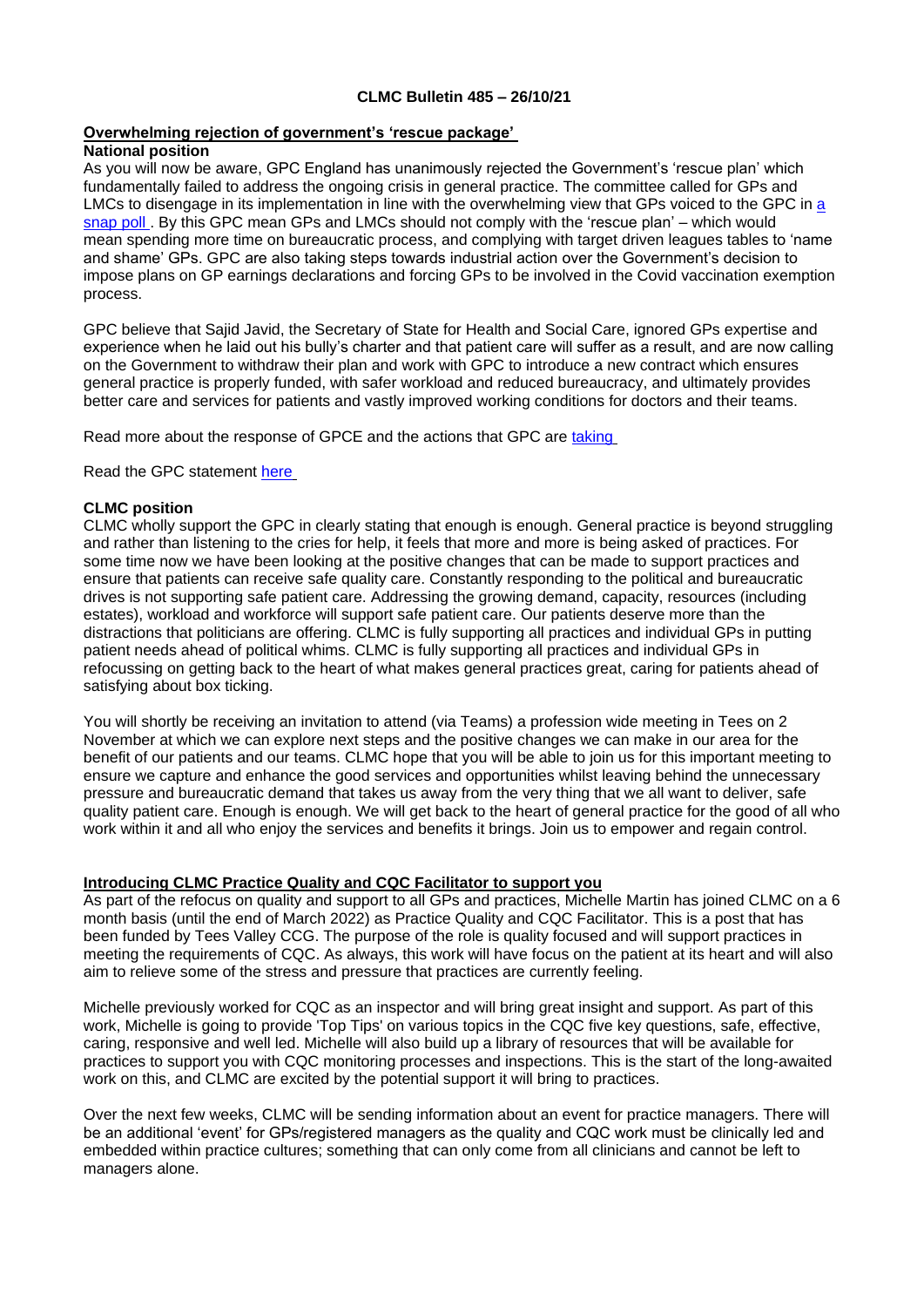CLMC look forward to continuing to work together with you over the coming months as our shared knowledge and expertise will be key in providing the support and resources that will assist practices in providing safe, quality care to their patients.

Michelle will also be available to answer any queries relating to CQC issues with which you would like some assistance and she is looking forward to working with you all over the next few months.

### **Workload control in general practice**

As it is clear neither the government nor NHSE/I show they understand the scale of the crisis impacting general practice, or have provided the necessary measures to support the profession at this critical time, GPC would encourage practices to look again at the [Workload Control in General Practice paper.](https://www.bma.org.uk/media/1145/workload-control-general-practice-mar2018-1.pdf)

In addition to the actions highlighted above, GPC England also resolved that practices should be encouraged to take actions to prioritise higher quality of care that delivers a safer service to patients and protects the wellbeing of the workforce. Practices should not feel pressured to return to a traditional 10 minute treadmill of face to face consultations, that are neither good for patients nor clinicians. Instead, they should consider:

- Offering patients consultations that are 15 minutes or more
- Applying to close the practice list in order to focus on the needs of existing patients
- Stopping all non-GMS work to give priority to GMS care
- Rejecting all shifted work from secondary care that has not been properly commissioned
- No longer accept additional NHS 111 referrals above the contractual 1 per 2000 patients
- Stopping unnecessary cost based prescribing audits in order to focus on quality care
- Declining to do additional extended access sessions in order to focus on the core work of the practice

GPC will provide more guidance in the coming days on what practices could do if NHSE/I and government fail to take the action needed to properly support general practice.

#### **Analysis of NHSE/I 'rescue package'**

Following the *initial GPC response* to the NHSEI/government's ['rescue package'](https://www.england.nhs.uk/coronavirus/publication/our-plan-for-improving-access-for-patients-and-supporting-general-practice/) – GPC have done some rapid [analysis](https://www.bma.org.uk/media/4702/bma-analysis-of-nhsei-package-for-general-practice-oct21.pdf) of each element of the package that shows just how many sticks there are. The GPC analysis shows what the package really means for general practice and highlight that it consists mainly of things NHSE/I and/or government has already stated or things that are already the case, and are clear that the few positives are completely outweighed by the impact of the negatives (often packaged as positives). GPC hope this will help explain just how damaging the package is and dispel any suggestion that this provides the necessary support for general practice.

All health systems have been told they must develop and submit a plan, by Thursday 28 October, assured by the ICS board. GPC believe CCGs and ICS managers should resist this punitive and damaging approach, and know that many managers want instead work to support not punish practices.

GPC have also updated their [General Practice factsheet](https://www.bma.org.uk/media/4704/bma-nhsei-package-for-general-practice-factsheet-oct-21.pdf) showing the facts and figures of the crisis.

These are also available on the BMA [Support your Surgery campaign page](https://www.bma.org.uk/advice-and-support/covid-19/gp-practices/support-your-surgery)

#### **GP declaration of earnings guidance**

Ahead of the Government's [GP pay transparency](https://www.england.nhs.uk/wp-content/uploads/2021/10/B0939-general-practice-pay-transparency-guidance-v1.pdf) deadline of 12 November, which were introduced on 1 October, when the [GMS and PMS Regulations](https://www.legislation.gov.uk/uksi/2021/995/contents/made) were amended to require some GPs to self-declare their earnings, GPC have now published [guidance on what this means for GPs.](https://www.bma.org.uk/pay-and-contracts/pay/other-doctors-pay/declaring-gp-earnings-over-150-000)

GPC have already made clear significant concerns about the compelling GPs to publicly declare their NHS earnings over a certain threshold, especially in the current climate of threat, aggression and violence towards GPs. This will be damaging to morale among the profession, could lead to an increase in abuse targeted at individual GPs and will be wholly counterproductive in terms of the ability to recruit and retain GPs. GPC have received reports of GPs already reducing their hours to remain under the threshold. GPs need to consider carefully the implications before making a self declaration.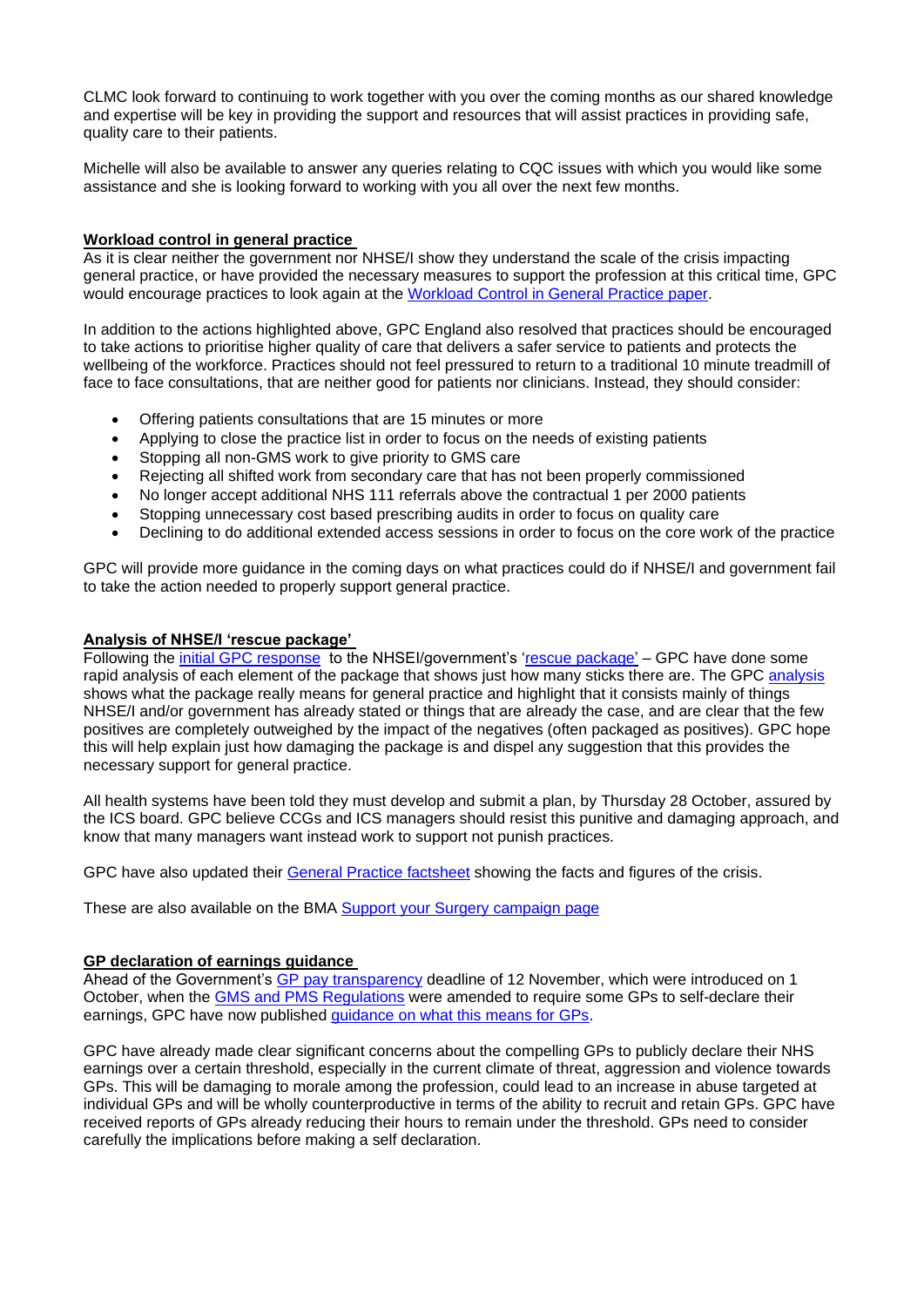As GPC England did not agree to this amendment to the regulations, they consider these to have been imposed on the profession and in breach of the original agreement. In addition, GPCE has resolved that it will seek support from BMA council to formally ballot members for industrial action over the Government's decision to impose this solely on GPs

### **Supporting general practice against abuse**

The BMA continues to campaign against abuse of GPs and their staff with the [Support Your Surgery](https://www.bma.org.uk/advice-and-support/covid-19/gp-practices/support-your-surgery)  [campaign](https://www.bma.org.uk/advice-and-support/covid-19/gp-practices/support-your-surgery) to get the changes that are so urgently needed to support general practice teams.

The latest resource added to the campaign page is a [zero-tolerance poster](https://www.bma.org.uk/media/4667/bma-gp-abuse-poster-full-colour-oct21.pdf) to show that assault on practice staff, threatening or abusive behaviour or damage to property will not be tolerated.

Please continue to show your support by signing the **Support Your Surgery petition** to put pressure on the Government to support general practice and use the resources to explain to patients why practices need to work in the way they are doing in order to protect patients from a rising incidence of COVID-19 and to make the best use of the available but limited workforce.

You can also get involved in the [#SupportYourSurgery social media discussion](https://twitter.com/hashtag/SupportYourSurgery?src=hashtag) by sharing your support across social media.

Please do all you can to help us defend and support general practice at this critical time.

Use the BMA [template letter](https://bma-mail.org.uk/t/JVX-7JQ76-JCJOU4-4KLUIY-1/c.aspx) to write to your local MP to outline the current pressures being faced by GPs across the country.

The [GP campaign factsheet](https://www.bma.org.uk/media/4643/bma-gp-campaign-factsheet-sept-2021.pdf) can be used to rebut the misinformation in the media and to proactively include in social media posts, letters to the local press or MPs.

#### **Next steps for COVID vaccinations of 12 to 15 year olds**

NHSE/I has published a [letter](https://www.england.nhs.uk/coronavirus/publication/covid-19-vaccination-deployment-next-steps-for-12-to-15-year-old-vaccination/) setting out the next steps in the deployment of COVID vaccinations for 12-15 year olds, with vaccinations now being offered via the National Booking Service and mass vaccination sites (rather than PCNs) to support the school based programme.

In a few areas where there isn't good geographic coverage, there may be a small number of PCNs who are asked to take part. This would utilise the [Enhanced Service](https://www.england.nhs.uk/coronavirus/publication/enhanced-service-specification-phase-3-coronavirus-vaccination/) amendment which has already been agreed and would *only be on the agreement of both the commissioner and the PCN*. The majority of PCNs will not be expected to be vaccinating this group but to continue to focus on boosters, the at-risk 12-15s and third doses for the severely immunosuppressed.

# **Government COVID antiviral strategy**

On Wednesday the [Government announced](https://www.gov.uk/government/news/government-launches-covid-19-antivirals-taskforce-to-roll-out-innovative-home-treatments-this-autumn) plans to roll out new anti-viral drugs via clinical trials over the coming winter months, with a view to deploying more widely in summer 2022. Trials have found the twice-daily tablet molnupiravir (Merck) cut the risk of hospital admission or death by about half- 480,000 courses have been secured.

A further 250,000 courses of PF-07321332/ritonavir (Pfizer) have also been secured, which is currently undergoing clinical trials with three Phase Two and Phase Three trials looking at the clinical effectiveness of the treatment currently underway.

The drugs reduce the severity of symptoms and speed up recovery time for those who test positive. The two new drugs are yet to be approved by the Medicines and Healthcare products Regulatory Agency.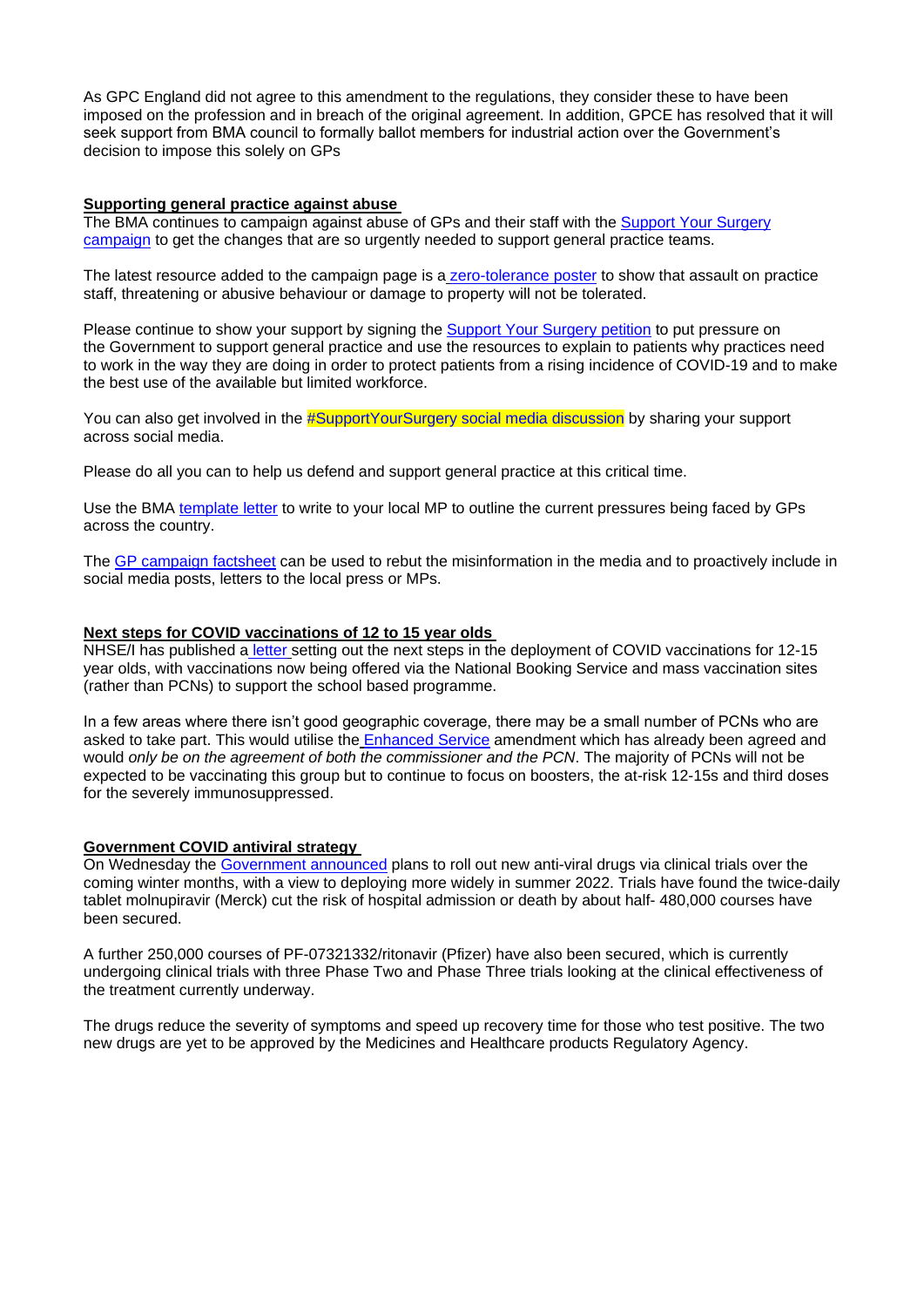# **COVID-19 medical exemptions**

A systematic medical exemptions process was introduced on 30 September, to ensure that those who, for medical reasons, should not be vaccinated (and/or be tested) for COVID-19 are not disadvantaged across certification use cases.

Given the need for clinical judgement and access to patient records, the Department of Health and Social Care have set up a system using 119 to initially assess patients and may then ask GPs, secondary care clinicians or midwives, depending on who is involved in the person's care, to assess applications. Steps have been taken to limit the number of applications reaching clinicians (e.g. no appointment required, pre-screening process).

Read the [guidance](https://digital.nhs.uk/services/summary-care-record-application/covid-pass-medical-exemption) detailing the process and clinical criteria and payment mechanisms (for GPs).

### **Primary Care Fellowship Offers**

This [document](https://www.clevelandlmc.org.uk/website/IGP367/files/1.pdf) that outlines the Fellowships offers that are currently available in the North East and North Cumbria. This includes both the national fellowships for GP's and GPN's and also the HEE Post CCT Fellowship offer.

For further information on the national fellowship offer please visit the fellowships page on the Primary Care Training Hub Website [Made In HEE Webpage](https://madeinheene.hee.nhs.uk/general_practice/Primary-Care-Training-Hub/GP-GPN-Fellowship-Toolkit-and-Application-Process) or contact [workforcetransformation.ne@hee.nhs.uk](mailto:workforcetransformation.ne@hee.nhs.uk) (Guidance document [here\)](https://www.clevelandlmc.org.uk/website/IGP367/files/North%20East%20and%20North%20Cumbria%20Fellowship%20Operational%20Guidance%20v2.pdf)

For further information on the HEE Post CCT Fellowships please visit [Health Education England Post-CCT-](https://madeinheene.hee.nhs.uk/general_practice/Continuing-Practice/Post-CCT-Fellowship)[Fellowship](https://madeinheene.hee.nhs.uk/general_practice/Continuing-Practice/Post-CCT-Fellowship) or contact [victoria.champion@hee.nhs.uk](mailto:victoria.champion@hee.nhs.uk)

### **Management of IBS in primary care - survey**

King's College London are currently carrying out research that aims to capture how Irritable Bowel Syndrome (IBS) is diagnosed in clinical practice by GPs and the dietary advice provided to patients with IBS. If you would like to participate in this short survey (no longer than 5-8 minutes) click [here](https://kclbs.eu.qualtrics.com/jfe/form/SV_bxRJNZtEShrLtZ3)

#### **GPC GP Bulletin**

Read the GP bulletin [here.](https://bma-mail.org.uk/t/JVX-7L3DW-EC5E0CEA0D8A5317JCJOU4BA186991484320BE/cr.aspx)

### **[BMA COVID-19 guidance](https://www.bma.org.uk/advice-and-support/covid-19)**

Read the GPC [COVID-19 toolkit for GPs and practices,](https://www.bma.org.uk/advice-and-support/covid-19/practical-guidance/covid-19-toolkit-for-gps-and-gp-practices) which provides comprehensive guidance for practices to manage contractual issues and service provision during the coronavirus pandemic. There is also guidance on the following topics:

- [Model terms of engagement for a GP providing](https://www.bma.org.uk/advice-and-support/covid-19/your-contract/covid-19-model-terms-for-gps) temporary COVID-19 services
- [Terms and conditions for sessional GPs](https://www.bma.org.uk/advice-and-support/covid-19/your-contract/covid-19-your-terms-and-conditions/your-terms-and-conditions-sessional-gps)
- [Risk assessments](https://www.bma.org.uk/advice-and-support/covid-19/your-health/covid-19-risk-assessment)

You can access all the BMA guidance on COVID-19, including ethical guidance, [here](https://www.bma.org.uk/advice-and-support/covid-19)

### **Mental health and wellbeing – looking after you and your practice team**

**GP appraisal leads and GP tutors offer of telephone support conversations** remain for any GP who feels they would like to talk through any aspect of their professional/personal life that has been affected by Covid. To organise a telephone support conversation, either with the appraisal lead or with a GP tutor, please contact the appraisal team, or email [di.jelley@nhs.net](mailto:di.jelley@nhs.net)

**Crisis Coaching & Mentoring**: [Coaching and mentoring sessions are available now](https://people.nhs.uk/support-for-leaders/coaching-and-mentoring-for-leaders/) for all NHS and Health and Social Care leaders. Delivered by The Centre for Army Leadership and Meyler Campbell Coaching, these sessions are designed to support with the huge pressure on the ability of the NHS to deliver safe, high-quality care, sharpen focus on meeting the core needs of staff, ensuring wellbeing and sustained motivation to deal with this rapidly changing situation. The intervention will give leaders an understanding of crisis leadership that goes beyond what is necessary and focused on engagement and motivation through Covid19. Further information and how to register [see link here](https://people.nhs.uk/support-for-leaders/coaching-and-mentoring-for-leaders/)